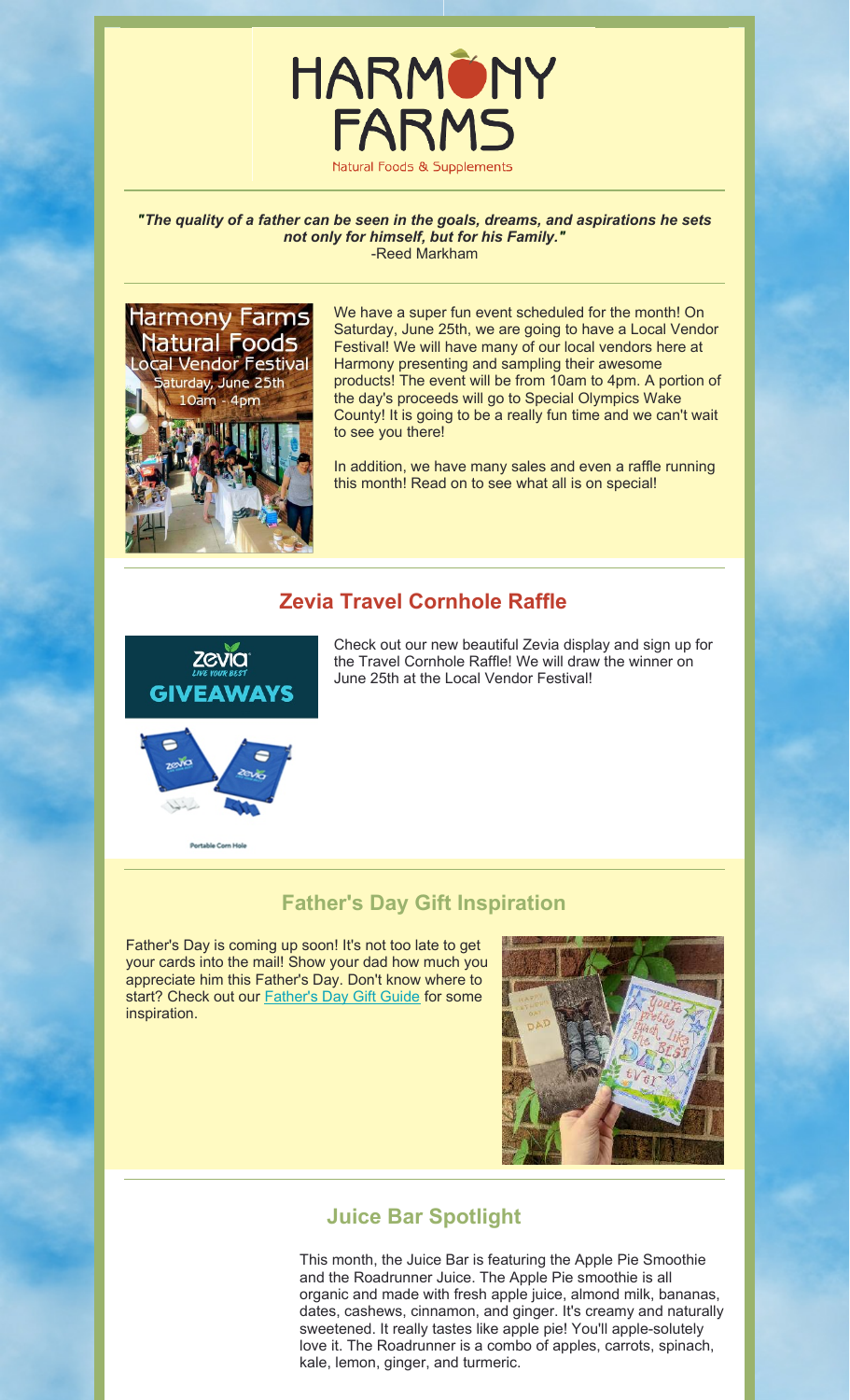

Ask your juicer to add Sea Moss Gel for only \$1.00. Jars of Sea Moss Gel are also available for purchase. Call the Juice Bar to order in advance. (919) 782-0064

# **OUR JUNE SALES**

Visit us anytime this month and take advantage of our specials!



**20% OFF [All Good](https://allgoodproducts.com/our-story/)** Sun care only

**20% OFF [Badger](https://www.badgerbalm.com/collections/mineral-sunscreen)** Sun & Bug only

**20% OFF [Carlson Labs](https://carlsonlabs.com/about-us)**

**20% OFF [Crystal](https://www.thecrystal.com/pages/naturally-different)**

**20% OFF [CV Sciences CBD+](https://www.cvsciences.com/cbd-products)**

**20% OFF [Goodlight Candles](https://goodlightcandles.com/pages/paraffin-free-candles)**

**20% OFF [Forces of Nature](https://forcesofnaturemedicine.com/pages/about-forces-of-nature-certified-organic-medicine?gclid=CjwKCAjwkYGVBhArEiwA4sZLuP6vSPQowWNTO8uLS657qVm3zlo9RDNhqyRPIqkl_NQASLAfr1SC4BoCimEQAvD_BwE)**

**25% OFF [Hemp Fusion](https://www.hempfusion.com/about/)**

**20% OFF [Host Defense](https://hostdefense.com/pages/why-host-defense)**

**15% OFF [Ion Biome](https://intelligenceofnature.com/pages/about-ion)** (Previously Restore)

**20% OFF [Kal](https://www.kalvitamins.com/pages/about-us)**

**20% OFF [Probulin](https://probulin.com/why-probulin/maktrek-3-d/)**

**20% OFF [Symphony Natural Health](https://symphonynaturalhealth.com/products/macaharmony)** (Men's)

**20% OFF [Weleda](https://www.weleda.com/about-us)**

**20% OFF [Zand](https://www.zandimmunity.com/pages/about-us)**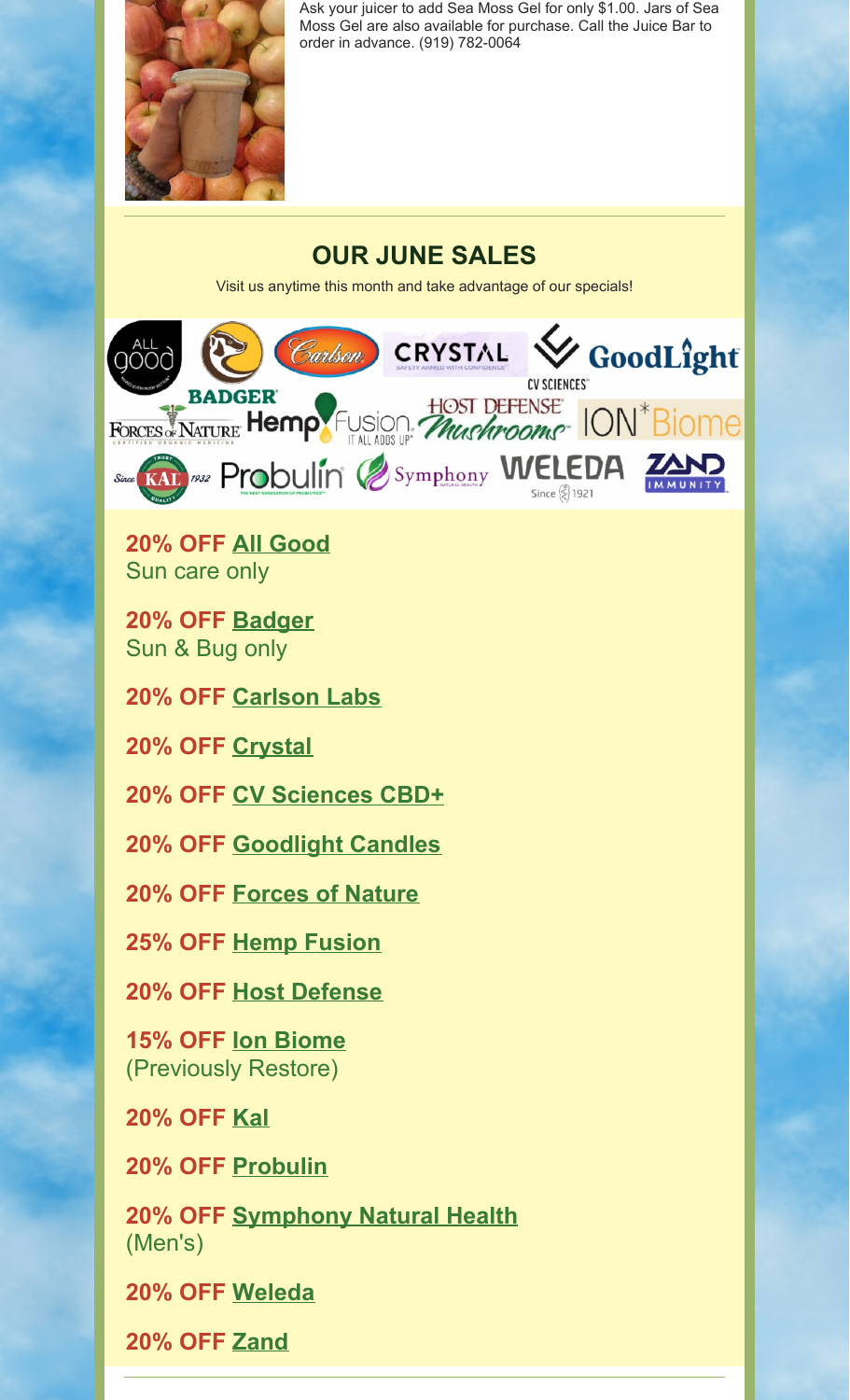# **June Grocery Sales**



- **[Go Macro Bars](https://www.gomacro.com/shop/?gclid=Cj0KCQjwnNyUBhCZARIsAI9AYlGh01Xp9nMABQiwf4OkSorw7cjCYvLKfbVJEhKtoLEbnRrO5uP8RrMaAsQqEALw_wcB) \$1.99/each**
- **15% OFF [Organic India Tea](https://organicindiausa.com/products/)**
- **15% OFF [Pacific Foods](https://www.pacificfoods.com/our-products/plant-based-beverages/) 32oz non-dairy beverages**
- **[R.W. Knudsen](https://www.rwknudsenfamily.com/products/simply-nutritious) 32oz Simply Nutritious Juice Blends \$2.99/each**



**Please be patient with us as our stock fluctuates during this time. Please call ahead to find out what we have available.**

# **[INFRA grocery sales](https://harmony-farms.net/wp-content/uploads/2022/05/PDF-SE-Region-June-2022-Flyer.pdf)**

## **[June Events](https://harmony-farms.net/events/)**

We will update our Website and Facebook if more events are scheduled.



#### **6/25 Local Vendor Festival 10:00 am - 4:00 pm**

We Love Local! Join us for our Local Vendor Festival on Saturday, June 25th, 10 am - 4 pm! We will have local vendors from all over North Carolina here at Harmony Farms sampling and selling their awesome products! A portion of the day's proceeds will go to Special Olympics Wake County.

## **6/25 Free Aura Reading and Biofeedback levels**

### **12 pm - 4:00 pm**

This Saturday, June 25th, 1:30 - 4 pm Body & Brain Yoga Tai Chi owner/instructor, Susan, is offering free aura/energy readings using a biofeedback device. No appointment is necessary, but there may be a line. Only takes 5 minutes. Learn what your aura colors say about your energy balance





between mind, body, and spirit. Check your stress versus relaxation levels. Bring your cell phone to take a photo of your results.

# **6/25 Fairy Hair with Eliza 11 am - 1 pm**

Join us on Saturday, June 25th, 11 am - 1 pm, and get your hair to sparkle by the lovely Eliza. Celebrate the colors of spring with colors

in your hair!

Text (919) 633-1855 to book a time slot. Walk-ins accepted! **\$20/person**